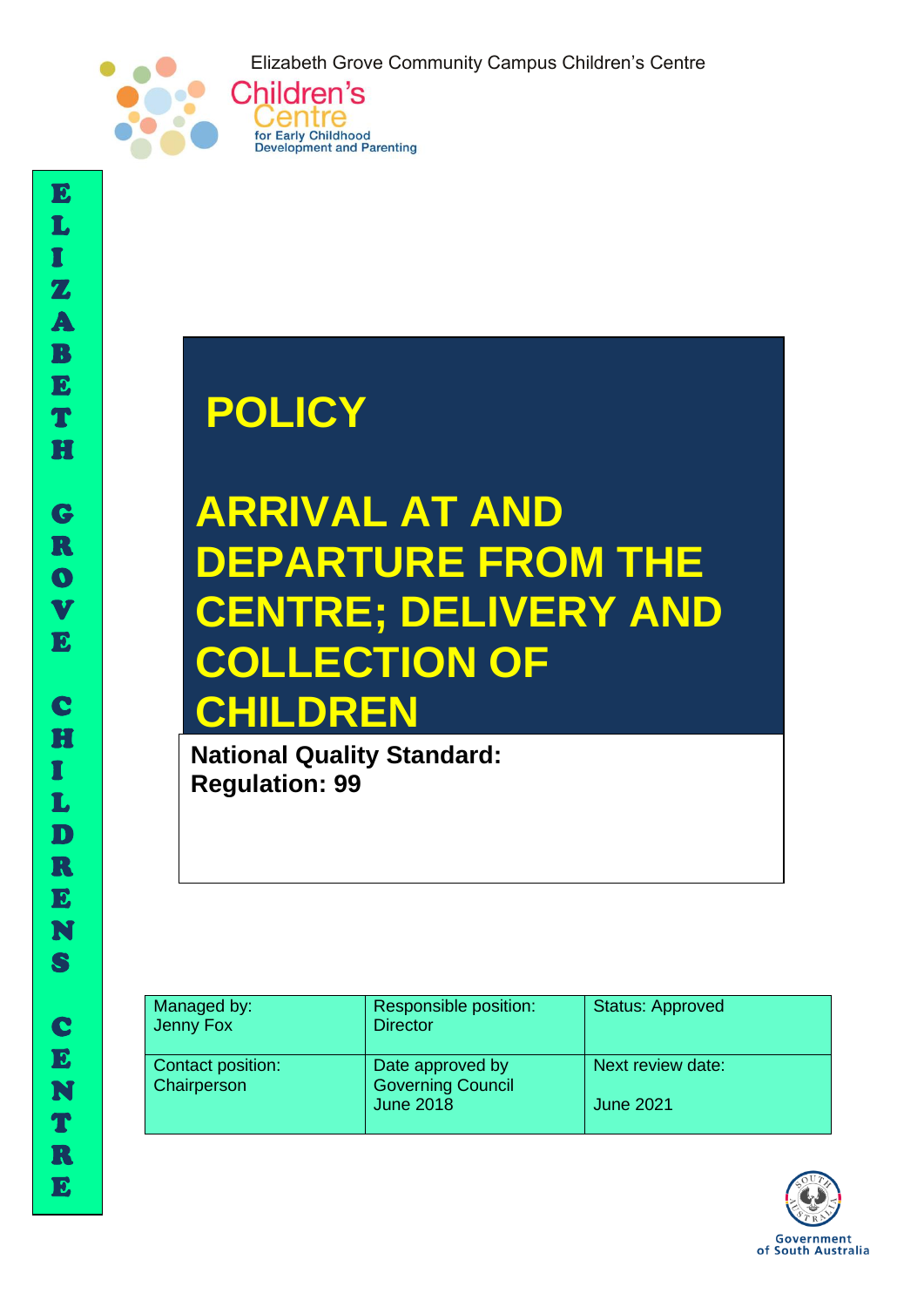#### **1. TITLE**

#### **ARRIVAL AT AND DEPARTURE FROM THE CENTRE/COLLECTION AND DELIVERY OF CHILDREN**

### **2. SCOPE**

The policy applies to all children enrolled in preschool and occasional care.

#### **3 DEFINITIONS**

*A parent* in this policy does *not* include a parent prohibited by a court t order from having contact with the child.

A *legal guardian* can be substituted for the word parent in this document.

#### **2. PURPOSE**

- To provide a safe, secure and supportive environment for children.
- To ensure there is a safe process in place for delivery and collection of children and when children are on excursions.

## **3. POLICY DETAIL**

### **3.1 LEAVING THE CENTRE**

A child can only leave the centre;

- With the parent or guardian of the child
- With an authorised nominee
- With a person authorised by a parent or an authorised nominee in the child's enrolment record to collect the child A child will only be permitted to leave with a parent, guardian or person nominated on an enrolment form.
- In accordance with written authorisation of a child's parent or authorised nominee named in the child's enrolment record
- If taken on an excursion with the centre with written authorisation by the parent or person authorised to give such permission.
- If the child is given into the care of a person or taken outside the premises because the child requires medical, hospital, ambulance care or treatment.
- The staff reserve the right to ask for photo ID for people they do not know when they are authorised to collect the child on the enrolment form.
- IF a child is late being collected the centre will wait up to 30 minutes and provide additional care but after this will notify SAPOL or Families SA. The cost for this care is \$1 per minute.
- If a child is continually late being collected Families SA may be notified.
- A person authorised to collect the child on the enrolment form must be at least 16 years of age and photo ID and proof of age may be required before the child is given to the person.
- The person collecting the child must sign the child out with the time of leaving.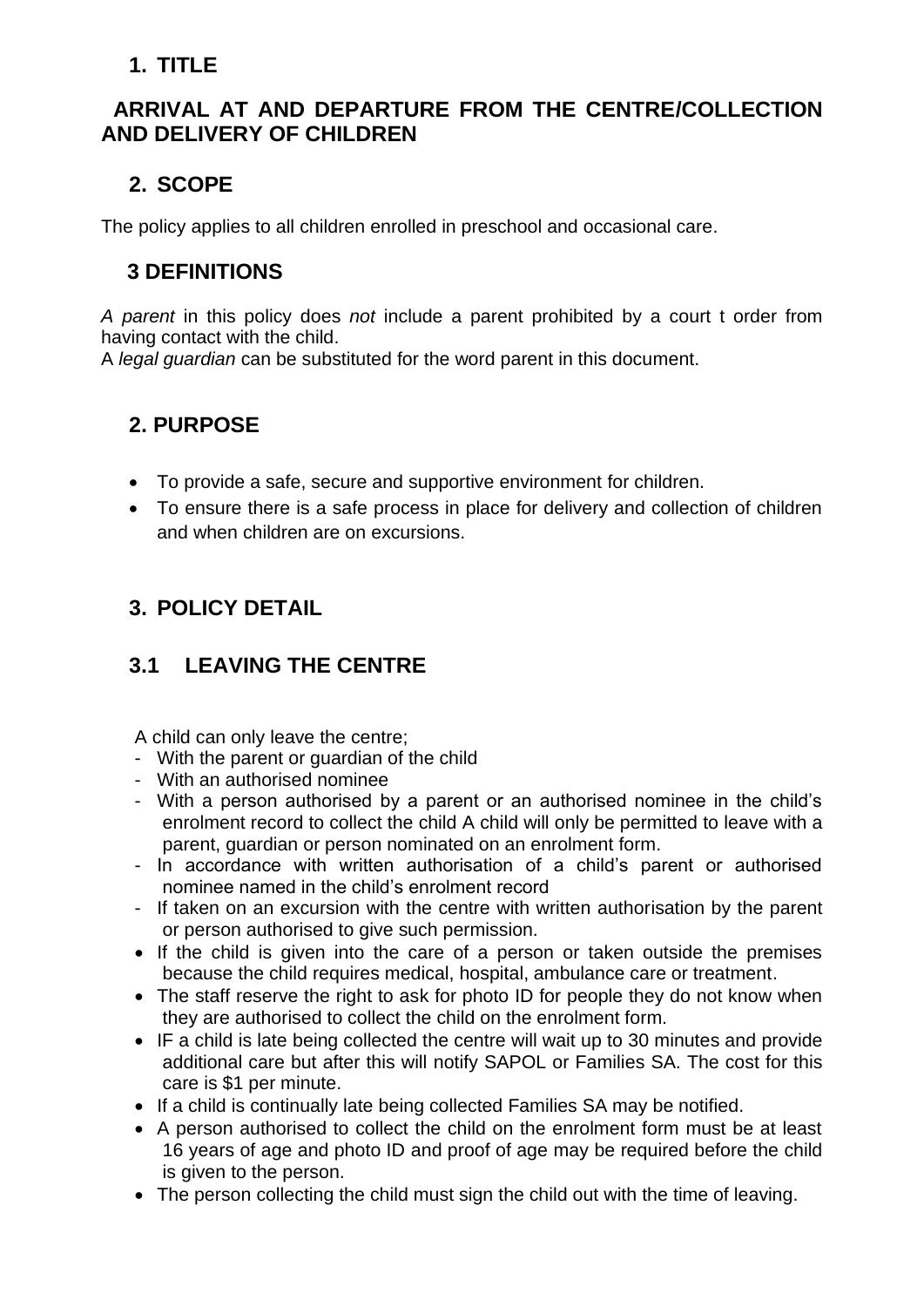• Once a child is signed out the person collecting the child is responsible for the child.

#### **3.2ARRIVING AT THE CENTRE**

- All children must be signed in by the person bringing the child with the time of arrival and signature noted.
- The person bringing the child to the centre is responsible for the child until the child is signed in to the centre.
- A child cannot be left at the gate and sent in and must be brought in to the centre by the parent or authorised person bringing the child to the centre.
- A person bringing the child is responsible for ensuring that a child's belongings have been put in the correct place upon arrival until the child is able to do this.
- A person bringing the child is responsible for ensuring a child has sunscreen on upon arrival at the centre if not done at home.

#### 3.3 **EXCURSIONS**

*This should be read in conjunction with other centre and DECD policies on excursions.* 

*A risk assessment:* 

- must be carried out before each excursion
- is not required if the excursion is a regular outing or a risk assessment has already been conducted for the excursion in the past
- must assess risks that the excursion may pose to the safety, health and wellbeing of any child being taken on the excursion
- must specify how the identified risk will be managed and minimised
- the risk assessment must consider the proposed route and destination of excursion, any water hazards, risks with water based activities, transport to and from the destination for the excursion, the number of educators and other responsible adults to provide supervision given the risks, the proposed activities, the proposed duration and items that should be taken.

#### *Authorisations*

- Written authorisation from the parent (or person nominated on the enrolment form as having authority to authorise the taking of a child outside the centre) is required before a child can be taken outside the centre premises.
- The authorisation must state the child's name, the reason the child is to be taken outside the centre, the date the child is to be taken on the excursion (unless it is for a regular outing), a description of the proposed destination for the excursion, the method of transport , the proposed activities, the